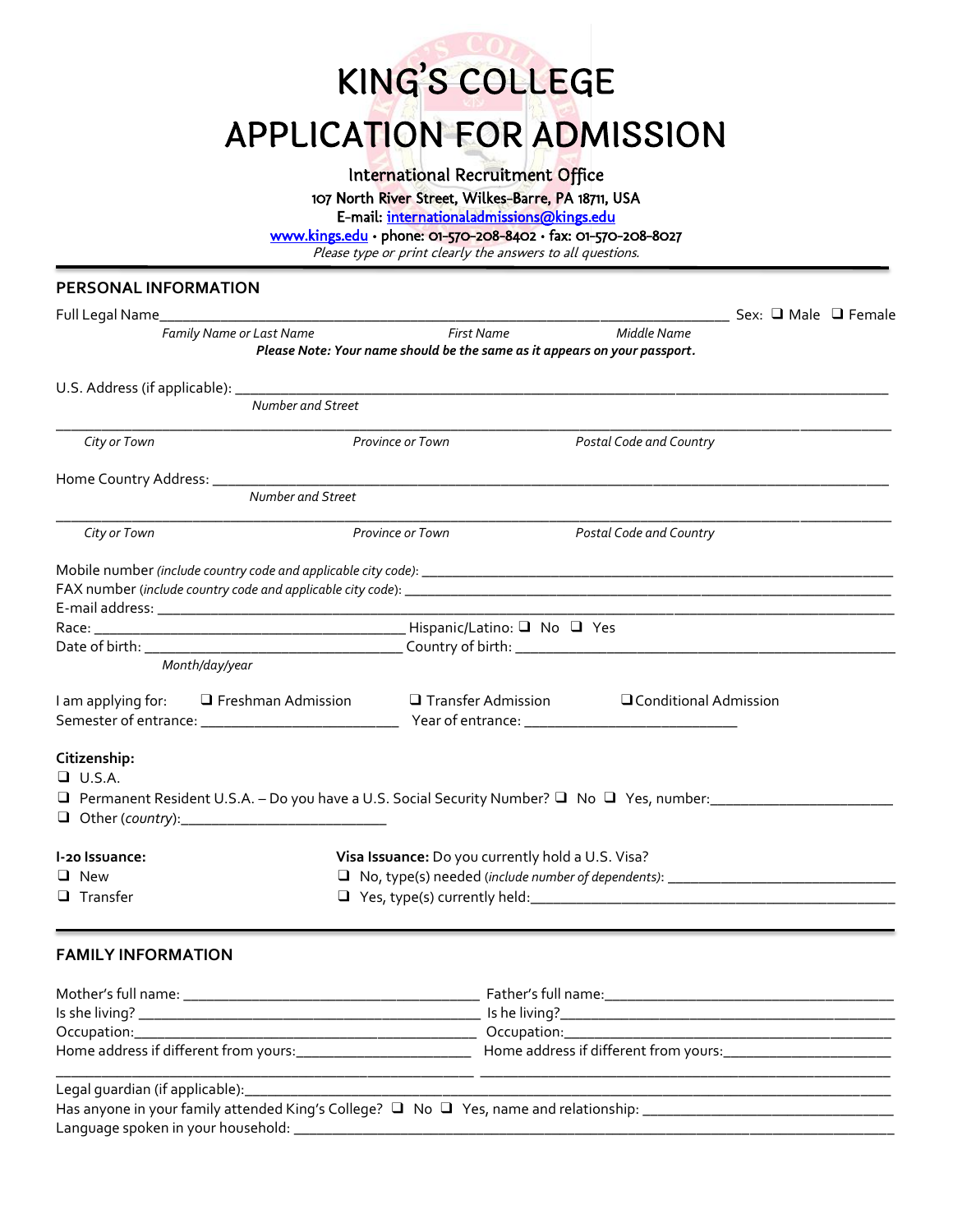### **EDUCATIONAL INFORMATION**

#### *Secondary level*

| Post-secondary/university level |  |  |
|---------------------------------|--|--|
|                                 |  |  |
|                                 |  |  |
|                                 |  |  |
|                                 |  |  |
|                                 |  |  |
|                                 |  |  |
|                                 |  |  |
|                                 |  |  |
|                                 |  |  |
|                                 |  |  |

Whether you are a U.S. citizen or international student, if English is not your primary language, you are required to take the Test of English as a Foreign Language (TOEFL), which is given worldwide. Please have official results of your exams forwarded to the International Recruitment Office.

Please give the most recent date and score of your IELTS/TOEFL examination: Date\_\_\_\_\_\_\_\_\_\_\_\_\_\_\_\_\_\_\_ Score:\_\_\_\_\_\_\_\_\_\_\_\_\_\_\_

I have not yet taken the TOEFL examination, but plan to take the test \_\_\_\_\_\_\_\_\_\_\_\_\_\_\_\_\_\_\_\_\_\_\_\_\_\_\_\_\_\_\_\_\_\_\_\_\_\_\_\_\_\_\_\_\_\_\_\_\_\_\_

The Scholastic Achievement Test (SAT) or the American College Test (ACT), is generally not required of international students, but we may accept your score on one of these examinations in lieu of TOEFL testing. If you have taken either of these tests, please indicate your results and test date(s). \_\_\_\_\_\_\_\_\_\_\_\_\_\_\_\_\_\_\_\_\_\_\_\_\_\_\_\_\_\_\_

## **PERSONAL STATEMENT / ESSAY**

On a separate sheet of paper, in 250 words or less, please share with the Admission Committee how you first became interested in King's College and what you hope to gain through your study on our campus.

### **APPLICATION FILING INSTRUCTIONS**

Please refer to the checklist of documents required to submit your completed application packet.

FOR ALL APPLICANTS: *I confirm that the statements/information contained in this application are true and complete to the best of my knowledge. Credentials filed in support of this application become the property of King's College and are not returnable to the applicant. I understand that misrepresentation on this application may result in the refusal of admission or cancellation of registration.*

Signature \_\_\_\_\_\_\_\_\_\_\_\_\_\_\_\_\_\_\_\_\_\_\_\_\_\_\_\_\_\_\_\_\_\_\_\_\_\_\_\_\_\_\_\_\_\_\_\_\_\_\_\_\_\_\_\_\_\_\_\_\_\_\_ Date\_\_\_\_\_\_\_\_\_\_\_\_\_\_\_\_\_\_\_\_\_\_\_\_\_\_\_\_\_\_\_\_\_\_

IF APPLICANT IS UNDER AGE 21, STATEMENT OF PARENT/GUARDIAN: *I approve the accuracy of information of the foregoing application. I understand and accept the regulations governing the admission of this application.*

Signature \_\_\_\_\_\_\_\_\_\_\_\_\_\_\_\_\_\_\_\_\_\_\_\_\_\_\_\_\_\_\_\_\_\_\_\_\_\_\_\_\_\_\_\_\_\_\_\_\_\_\_\_\_\_\_\_\_\_\_\_\_\_\_ Date \_\_\_\_\_\_\_\_\_\_\_\_\_\_\_\_\_\_\_\_\_\_\_\_\_\_\_\_\_\_\_\_\_\_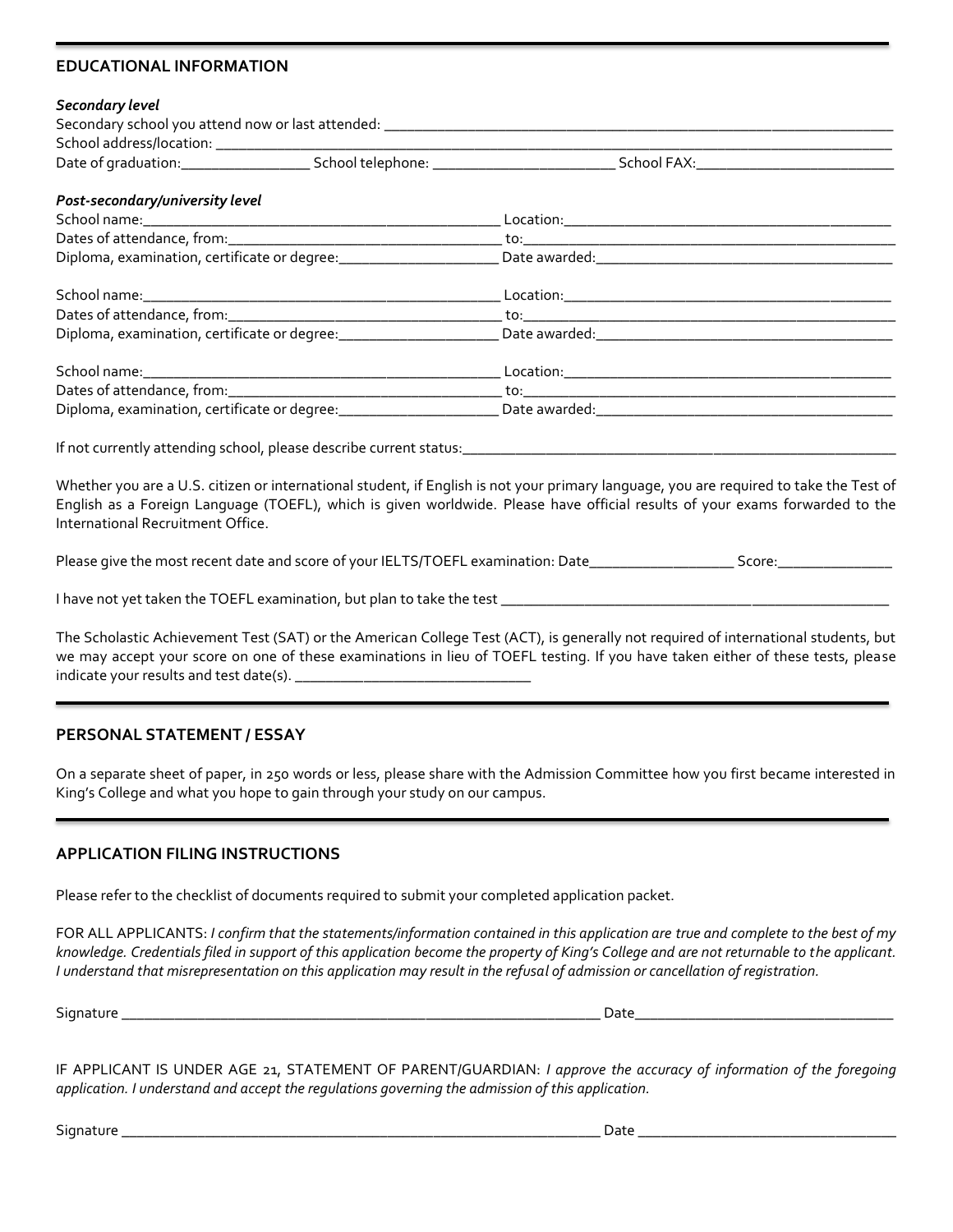| <b>MAJORS</b>                                                                                                            |                                                                                                            |                                                                                                  |                                                                         |
|--------------------------------------------------------------------------------------------------------------------------|------------------------------------------------------------------------------------------------------------|--------------------------------------------------------------------------------------------------|-------------------------------------------------------------------------|
| Please list your top two academic/career interests, and check them below: 1.                                             |                                                                                                            | 2.                                                                                               |                                                                         |
| The William G. McGowan School of Business<br>$\Box$ Accounting<br>$\Box$ Finance                                         | Human Resources Management<br>$\Box$ International Business                                                | <b>Business Administration/Management</b><br>$\Box$ Marketing                                    |                                                                         |
| College of Arts and Sciences - Humanities and Social Sciences                                                            |                                                                                                            |                                                                                                  |                                                                         |
| $\Box$ Computers and Information Systems<br><b>Q</b> Criminal Justice<br>$\Box$ Economics<br>$\Box$ English - Literature | <b>Q</b> English - Professional Writing<br>$\Box$ Environmental Studies<br>$\Box$ French<br>$\Box$ History | Mass Communications<br>$\Box$ Philosophy<br>$\Box$ Political Science<br>$\Box$ Psychology        | $\Box$ Sociology<br>$\Box$ Spanish<br>$\Box$ Theatre<br>$\Box$ Theology |
| Education<br>$\Box$ Preschool-Grade 4 (Special Education Certificate included)                                           |                                                                                                            | $\Box$ Secondary Education, with major in $\Box$<br>□ Special Education Certification (optional) |                                                                         |
| 3+2 Engineering Dual Degree Program with the University of Notre Dame<br>$\Box$ Chemistry                                | O Computer Science                                                                                         | $\Box$ Environmental Science                                                                     | $\Box$ Physics                                                          |
| <b>Sciences</b>                                                                                                          |                                                                                                            |                                                                                                  |                                                                         |
| $\Box$ Biology<br>$\Box$ Chemistry<br>O Computer Science                                                                 | $\Box$ Environmental Science<br>$\Box$ General Science<br>$\Box$ Mathematics                               | $\Box$ Neuroscience<br>$\Box$ Physics                                                            |                                                                         |
| <b>Allied Health</b>                                                                                                     |                                                                                                            |                                                                                                  |                                                                         |
| Athletic Training Education Program                                                                                      | □ Clinical Laboratory Science /<br>Medical Technology                                                      | $\Box$ Physician Assistant (5-year Master's Degree)                                              |                                                                         |
| <b>Pre-Professional Programs</b>                                                                                         |                                                                                                            |                                                                                                  |                                                                         |
| Pre-Chiropractic                                                                                                         | $\Box$ Pre-Law                                                                                             | □ Pre-Optometry                                                                                  | $\Box$ Pre-Veterinary                                                   |
| Pre-Dentistry                                                                                                            | □ Pre-Medical                                                                                              | Pre-Pharmacy                                                                                     |                                                                         |
| <b>Special Concentrations</b>                                                                                            |                                                                                                            |                                                                                                  |                                                                         |
| $\Box$ Chemistry of Materials                                                                                            | $\Box$ Geography                                                                                           | <b>Q</b> Political Economy                                                                       |                                                                         |
| $\Box$ Ethics                                                                                                            | Latin American Studies                                                                                     | $\Box$ Statistics                                                                                |                                                                         |
| $\Box$ Forensic Studies                                                                                                  | $\Box$ Molecular Biology                                                                                   | □ Women's Studies                                                                                |                                                                         |

❑ **ROTC Army/Air Force** (*cooperative program with other colleges*)

❑ **Undeclared** *- If you are undecided about checking any of the fields above, check this box.*

*Please mark the top five factors that influenced your decision to apply to King's College* (*in priority order, number one being most important*).

| ___Academic Program       | ___Catholic College                    | Near Home                            |
|---------------------------|----------------------------------------|--------------------------------------|
| Advice of Parents         | __Faculty Member; Name_                | __Offer of Scholarship/Financial Aid |
| ____Alumnus; Name_        | _Friend(s) who attend                  | ___Radio/TV Commercial               |
| Athletics                 | __High School Counselor Recommendation | _____Size of College                 |
| ____Athletic Coach, Name_ | ___King's Admission Rep; Name_         | __Viewbook/College Literature        |
| ____Campus Visit/Tour     | ____King's College Website             | Other                                |
|                           |                                        |                                      |

How do you plan to fund your education? \_\_\_\_\_\_\_\_\_\_\_\_\_\_\_\_\_\_\_\_\_\_\_\_\_\_\_\_\_\_\_\_\_\_\_\_\_\_\_\_\_\_\_\_\_\_\_\_\_\_\_\_\_\_\_\_\_\_\_\_\_\_\_\_\_\_\_\_\_\_\_\_\_\_\_

Will you be applying for Tuition Exchange through an agreement between King's College and another institution? □ Yes □ No If "yes", name of institution: \_\_\_\_\_